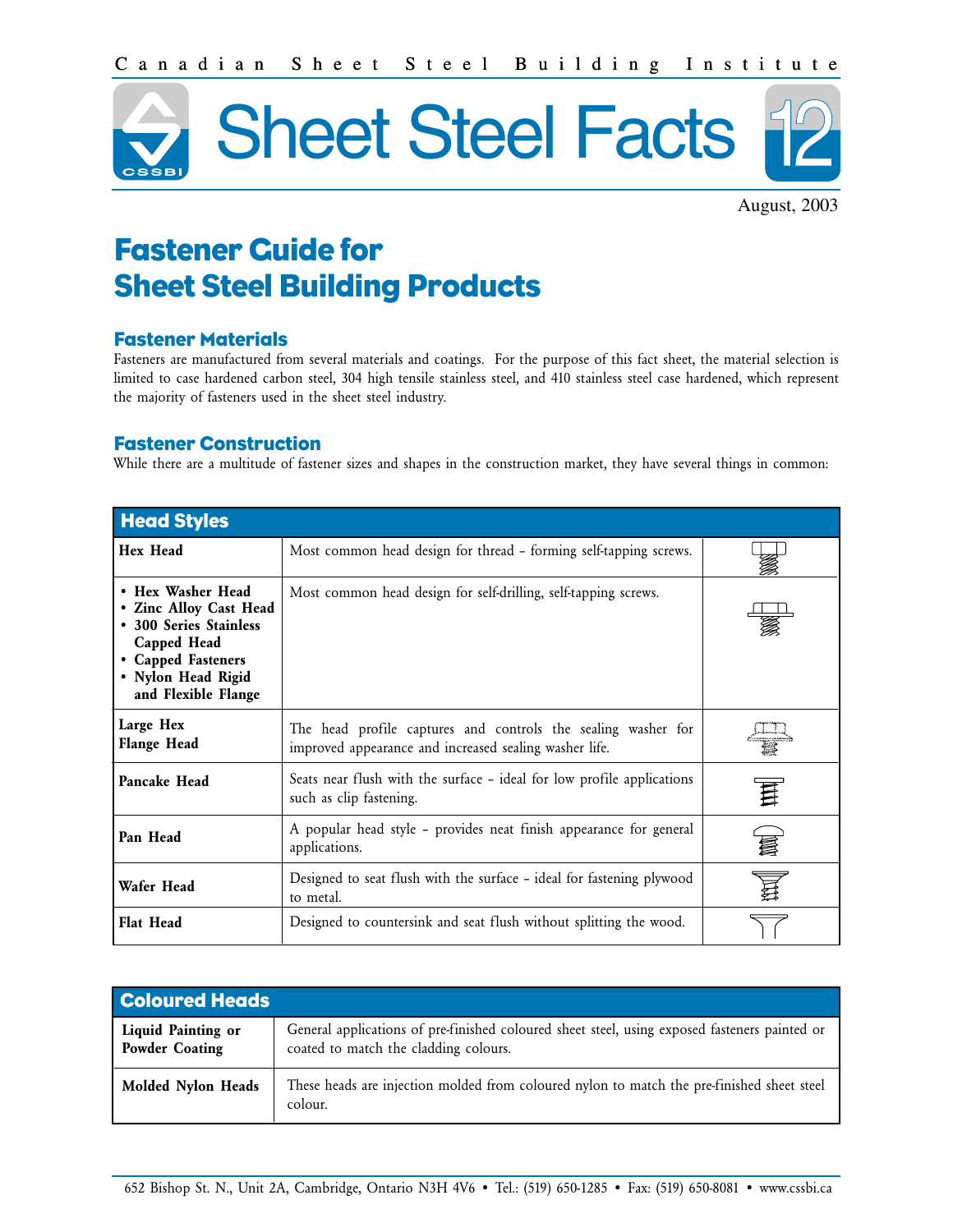| <b>Fastener Thread Styles Requiring a Pre-Drilled Hole (Self-tapping)</b> |                                                                                                                                                                                        |  |  |  |  |  |  |
|---------------------------------------------------------------------------|----------------------------------------------------------------------------------------------------------------------------------------------------------------------------------------|--|--|--|--|--|--|
| Type A $#14-10 \times L$                                                  | Provides panel to panel installation up to .075" thick - $3/16$ " pre-<br>drilled hole in top of sheet.                                                                                |  |  |  |  |  |  |
| Type AB $1/4$ -14 x L                                                     | A combination of tight thread configuration and sharp point for<br>alignment provides installation of pre-finished sheet metal to pre-drilled<br>light structural up to $3/16"$ thick. |  |  |  |  |  |  |
| Type B $1/4$ -14 x L                                                      | A tighter thread configuration and a blunt point provide pre-finished<br>sheet metal to pre-drilled structural installation of 0.060" and thicker.                                     |  |  |  |  |  |  |
| Wood screw thread<br>design - Single or<br>double thread                  | Designed to attach pre-finished sheet metal to wooden girt or purlin.<br>(No pre-drilling required.)                                                                                   |  |  |  |  |  |  |

| <b>Self-Drilling Fasteners</b>                                                                                                |                                                                                                           |                |  |  |  |
|-------------------------------------------------------------------------------------------------------------------------------|-----------------------------------------------------------------------------------------------------------|----------------|--|--|--|
| Self-Drill Point $#1 -$<br>$1/4$ -14 x 7/8"                                                                                   |                                                                                                           |                |  |  |  |
| Self-Drill Point $#2 -$<br>#10-16 $x L$                                                                                       | Provides panel to light structure installation up to 0.18" thick -<br>drilling range $0.090"$ to $0.110"$ |                |  |  |  |
| Self-Drill Point $#3 -$<br>#12-14 $\times$ L                                                                                  | Provides panel to structure installation up to .187" thick – drilling<br>range .036" to .210"             |                |  |  |  |
| Self-Drill Point $#3 -$<br>$1/4 - 14$ x L                                                                                     |                                                                                                           |                |  |  |  |
| Provides panel to structure installation from .125" to .250" thick<br>Self-Drill Point #4 -<br>material.<br>#12-24 $\times$ L |                                                                                                           | <b>MINIMUS</b> |  |  |  |
| Self-Drill Point $#4.5 -$<br>#12-24 $\times$ L                                                                                | Provides panel to structure installation from .125" to .375" thick                                        |                |  |  |  |
| Self-Drill Point #5 -<br>#12-24 $x L$                                                                                         | Fastening sheet metal to hot rolled steel - drilling range<br>.250" to .500"                              | WWWW           |  |  |  |
| Self-Drill Point $#2 -$<br>Stitch-lap point<br>#18-9 x L                                                                      | Stitch or repair screw for applications requiring high shear values.                                      |                |  |  |  |

| <b>Washers used with Fasteners</b> |                                                                                                                                                                                                    |  |  |  |  |  |  |  |
|------------------------------------|----------------------------------------------------------------------------------------------------------------------------------------------------------------------------------------------------|--|--|--|--|--|--|--|
| Dish Bonded Washer                 | The galvanized dish-shaped washer backing is vulcanized together with an<br>EPDM bonded washer to form one piece. The dish shape provides low<br>profile, waterproof, and leak-proof installation. |  |  |  |  |  |  |  |
| <b>Hi-Domed Washer</b>             | Two piece separate metal and EPDM washer resists over-torque and shields<br>EPDM from ozone and ultra-violet light.                                                                                |  |  |  |  |  |  |  |
| <b>Flow Cone Washer</b>            | The bell shaped washer backing is vulcanized together with an EPDM<br>bonded washer to form one piece. The design provides for leak proof<br>installations.                                        |  |  |  |  |  |  |  |
| <b>Integral Washer</b><br>System   | Washer assembled to a large flange hex washer head prevents washer from<br>being squeezed out.                                                                                                     |  |  |  |  |  |  |  |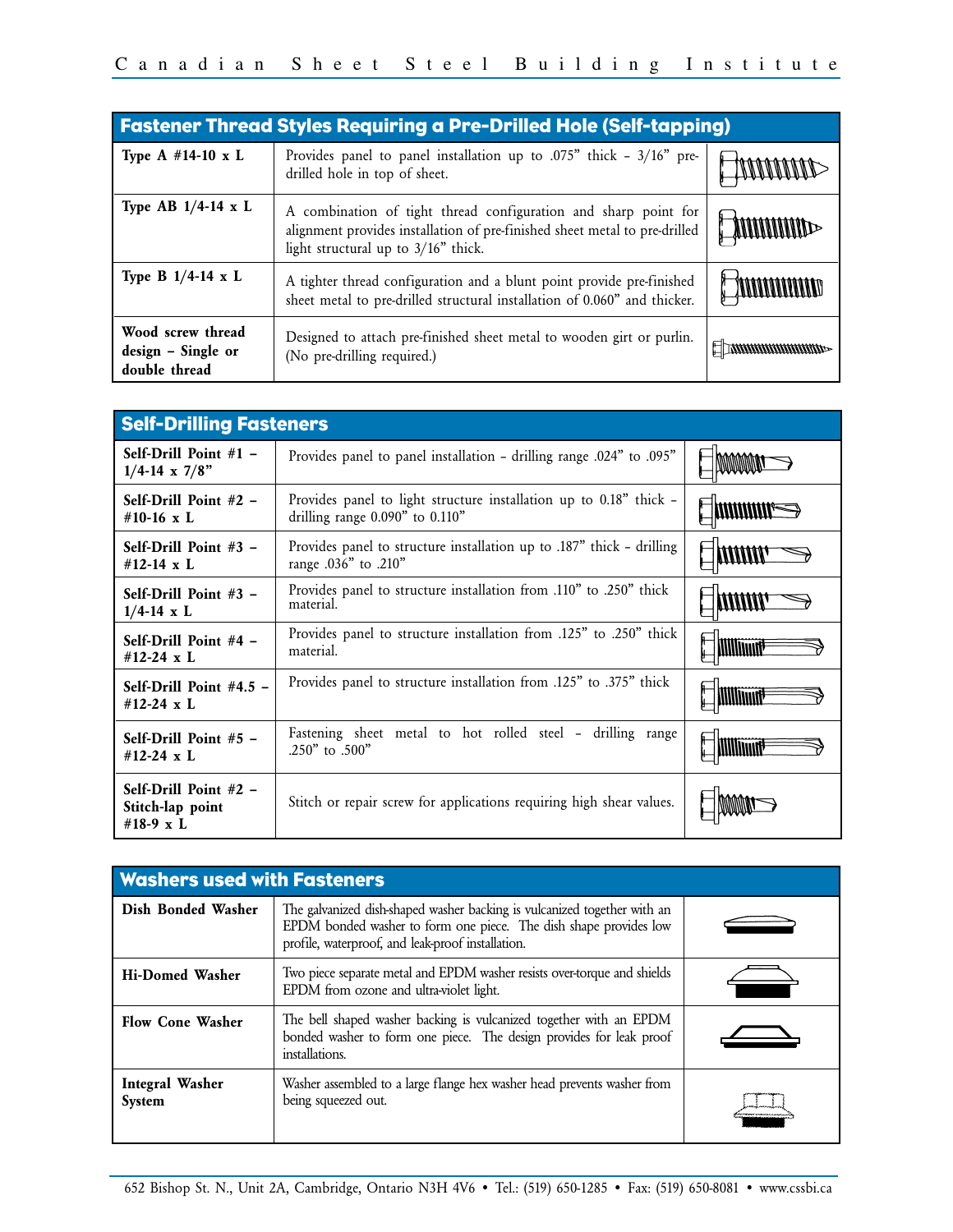| <b>Specialty Products</b>                                     |                                                                                                                        |  |
|---------------------------------------------------------------|------------------------------------------------------------------------------------------------------------------------|--|
| #17 Diameter                                                  | Used as a repair fastener for stripped-out #14 diameter holes in<br>light gauge or panel sidelaps.                     |  |
| <b>Thermal</b><br><b>Expansion Fasteners</b><br>#12 Diameter  | Wings drill expansion hole allowing for 0.100" thermal expansion<br>in PVC, FRP, polycarbonate or fibre cement panels. |  |
| <b>Expansion Grommets</b>                                     | Used for securing sidelaps of translucent/fiberglass panels.                                                           |  |
| <b>Expansion Fasteners</b>                                    | Used for attaching materials to masonry surfaces.                                                                      |  |
| <b>Concrete Fasteners</b>                                     | Used for attaching materials to masonry surfaces.                                                                      |  |
| <b>Rivets</b>                                                 | Used for securing flashing to pre-finished steel sheet metals.                                                         |  |
| Colour Caps for<br>$5/16$ ", $3/8$ ", $9/16$ "<br>A.F. Screws | Snap on polyethylene colour caps with double round<br>configuration matches panel colours and minimizes shadows        |  |

# Fastener Application

Along with the definitions of the various parts of a fastener, it is necessary to categorize the application under which these fasteners will be used and the appropriate type of fasteners for the condition. It is not the intent to name fastener manufacturers, but to indicate the type of fastener that is best suited for the job.

- **1. Securing sub-girt strapping to a masonry wall:** Sheet steel cladding should never be secured directly to a masonry wall. Steel sub-girts should be secured to the wall, shimming as necessary to provide a smooth flat surface onto which the cladding elements can be secured. Suggested fasteners for this application include:
	- a) Expansion Fasteners.
	- b) Concrete (Masonry) Threaded Fasteners.
	- c) Plastic Plug and Screw.
- **2. Securing the liner sheet and sub-girts to wood supports:** The wood supports should be of sufficient size and spacing as to support the liner and wall cladding system and all applied loads associated with insulated sheet steel wall cladding. Suggested fasteners for this application include:
	- a)  $#10$  or  $#14$  wood screw.
	- b) #14 Type A.
- **3. Securing the liner sheet and sub-girts to a structural steel support:** This is a common application where the supporting girts are fabricated from hot rolled angles or channels. Suggested fasteners for this application include:
	- a) 1/4-14 x L Type 'B' fasteners pre-drilled hole required.
	- b) #12-24 x L Self-drilling #5 point 0.250" to 0.500" thick.
	- c) #14-14 x L Self-drilling #3 point 0.110" to 0.250" thick.
- **4. Securing the liner sheet and sub-girts to a cold rolled steel structural support:** This is a common application where the supporting girts are fabricated from cold rolled C and Z sections. Suggested fasteners for this type of application include:
	- a) 1/4-14 x L Type 'AB' fasteners pre-drilled hole required maximum structure 3/16" thick.
	- b)  $\#12-14 \times L$  Self-drilling  $\#3$  point maximum structure 0.210" thick.
	- c)  $#14-14 \times L$  Self-drilling  $#3$  point maximum structure 0.250" thick.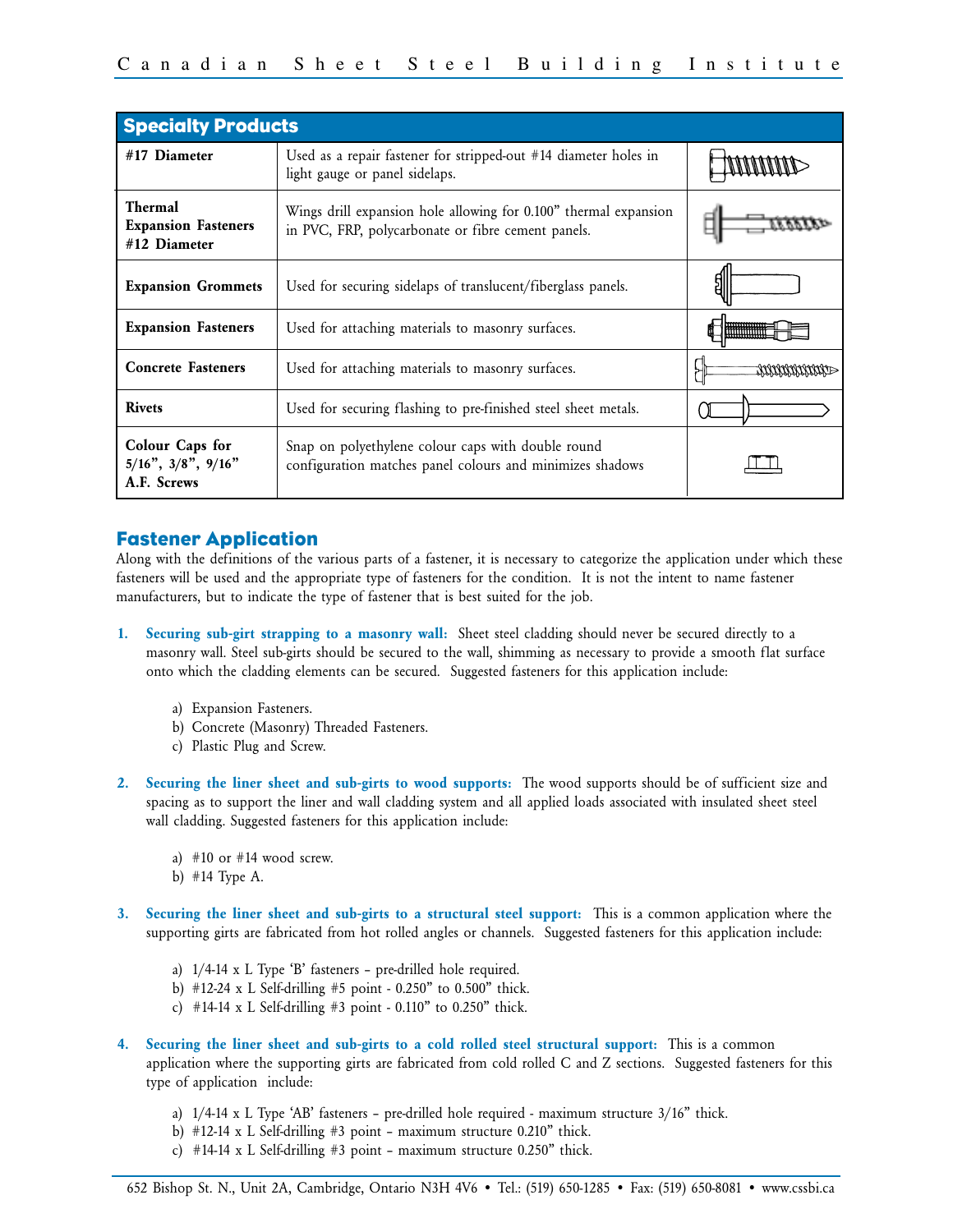- **5. Liner sheet sidelap stitch screws:** Used to secure the sidelaps of the liner sheet from opening under wind pressure loads. This also secures the liner sheet sidelap and helps to maintain the air/vapour barrier created with the sealed sidelap of the liner sheet. Suggested fasteners for this application include:
	- a) #14-10 x L Type 'A' with sealing washer pre-drilled top-sheet.
	- b) 1/4-14 x L Type 'AB' with sealing washer pre-drilled top-sheet.
	- c) 1/4-14 x 7/8" Special lap stitch self-drilling screw with sealing washer.
	- d) #18-9 x L Special lap stitch self-drilling screw with sealing washer.
- **6. Cladding sheets to steel sub-girts:** This is separated into two categories exposed and concealed fastener profile applications:

#### **Exposed Fasteners:**

- a) 1/4-14 x L Type 'AB' liquid painted or powder-coated colour matched to panel colour.
- b) 1/4-14 x L Type 'AB' nylon injection molded head colour matched to panel colour.
- c) 1/4-14 x L Type 'AB' zinc alloy cast head or stainless steel, liquid painted or powder coated to match panel colour.
- d) #12-14 x L Self-drill #3 liquid painted or powder-coated to match panel colour.
- e) #12-14 x L Self-drill #3 nylon injection molded head colour matched to panel colour.
- f) #12-14 x L Self-drill #3 zinc alloy cast head, stainless steel cap, or 410 stainless steel.
- g) 1/4-14 x L Self-drill #3 nylon injection molded head colour matched to panel colour.
- h) 1/4-14 x L Self-drill #3 zinc alloy cast head, stainless steel cap, or 410 stainless steel.
- i) 1/4-14 x L Self-drill #3 liquid painted or powder-coated colour matched to panel colour.

#### **Concealed Fasteners:**

- a) 1/4-14 x L Type 'AB',
- b) #12-14 x L Self-drill #3,
- c) 1/4-14 x L Self-drill #3,
- d)  $\#12-14 \times L$  low profile (pancake head) Self-drill  $\#3$ .
- **7. Cladding sheet sidelap stitch screws:** Again this is separated into exposed or concealed fastener profile applications:

#### **Exposed Fasteners:**

- a) 1/4-14 x L Type 'AB' liquid painted or powder-coated to match panel colour.
- b) 1/4-14 x L Type 'AB' nylon injection molded head colour matched to panel colour.
- c) 1/4-14 x L Type 'AB' stainless steel, liquid painted or powder coated to match panel colour.
- d) 1/4-14 x 7/8" Self-drill stitch lap fastener pre-painted or powder-coated to match panel colour.
- e) 1/4-14 x 7/8" Self-drill stitch lap fastener nylon injection molded head colour matched to panel colour.
- f) 1/4-14 x 7/8" Self-drill stitch lap fastener zinc alloy cast head.
- g) 1/4-14 x 7/8" Self-drill stitch lap fastener stainless steel, liquid painted or powder coated to match panel colour.
- h) #18-9 x L Self-drill stitch lap fastener stainless steel, liquid painted or powder coated to match panel colour.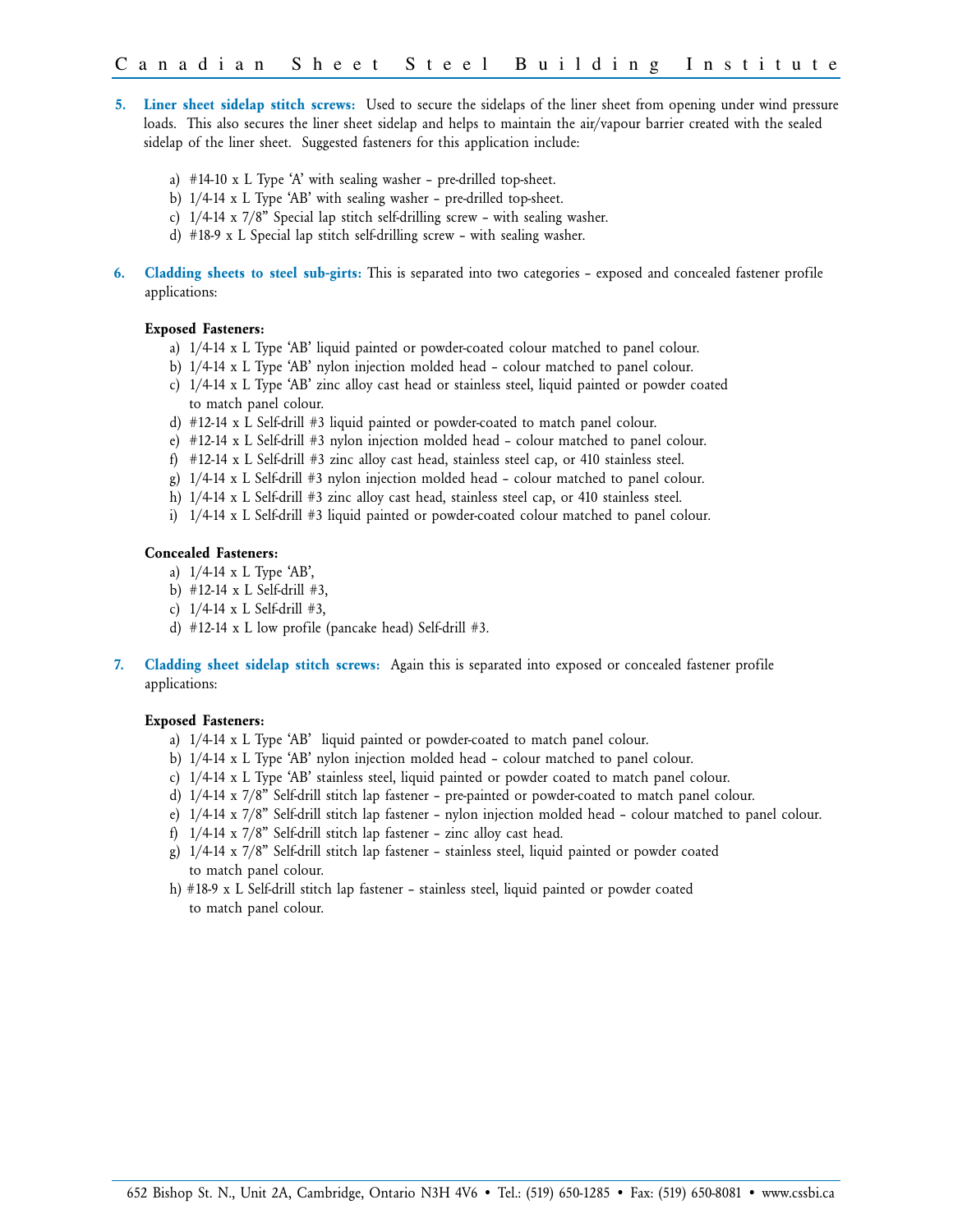#### **8. Securing trims to cladding:**

- a) 1/8" rivet liquid painted or powder-coated to match panel colour.
- b) 1/4-14 x L Type 'AB' liquid painted or powder-coated to match panel colour.
- c) 1/4-14 x L Type 'AB' nylon injection molded head colour matched to panel colour.
- d) 1/4-14 x L Type 'AB' zinc alloy cast head.
- e) 1/4-14 x 7/8" Self-drill stitch lap fastener pre-painted or powder-coated to match panel colour.
- f) 1/4-14 x 7/8" Self-drill stitch lap fastener nylon injection molded head colour matched to panel colour.
- g) 1/4-14 x 7/8" Self-drill stitch lap fastener zinc alloy cast head, stainless steel cap or A10 stainless steel.
- h) 1/4-14 x 7/8" Self-drill stitch lap fastener stainless steel, liquid painted or powder coated to match panel colour.
- i) #18-9 x L Self-drill stitch lap fastener stainless steel, liquid painted or powder coated to match panel colour.
- **9. Structural standing seam roof panels:** The clips anchoring these roof systems are installed with fasteners specified by the roofing system manufacturer.

# Additional Factors to Consider

**The Environment:** Corrosive areas in various parts of Canada affect the life of the fastener's protective coating. A fastener's coating may last 10 - 15 years in mid-Western Canada, but may only last 3 - 5 years in areas of Southern Ontario where sulphur dioxide is present in the atmosphere. Coastal installations have a salt spray corrosion environment, while places such as Hamilton, Ontario have a heavy industrial corrosion environment and require a corresponding heavy anti-corrosion coating or all stainless steel fasteners.

#### **The Application:**

- 1. Define your application what materials are you fastening together?
- 2. Measure the combined thickness of all the materials (including voids) you will be drilling through.
- 3. It is important to use a proper screw gun with sufficient amperage and adjustable torque clutch to prevent overdriving.
- 4. If you're using self-tapping screws, use the proper drill bit for the application and set the proper speed on the screw gun.
- 5. If you're using self-drilling fasteners, refer to that measurement on Appendix "A" to select the proper drill point, (for self-drilling style fasteners), for the thickness of the material to be drilled.
- 6. The total thickness of material must be drilled through before the threads begin to engage. Remember: threads drive faster than the drill point can drill the hole.

#### **The Supplier:**

- 1. Fastener manufacturers in Canada are Associate Members of the Canadian Sheet Steel Building Institute. They provide fasteners and accessories that meet or exceed the market requirements and standards.
- 2. Typically fasteners are identified by their respective head markings of each manufacturer.
- 3. Typically fastener manufacturers have lot numbers noted on the packaging for traceability and quality control purposes, and the Canadian Sheet Steel Building Institute encourages this.